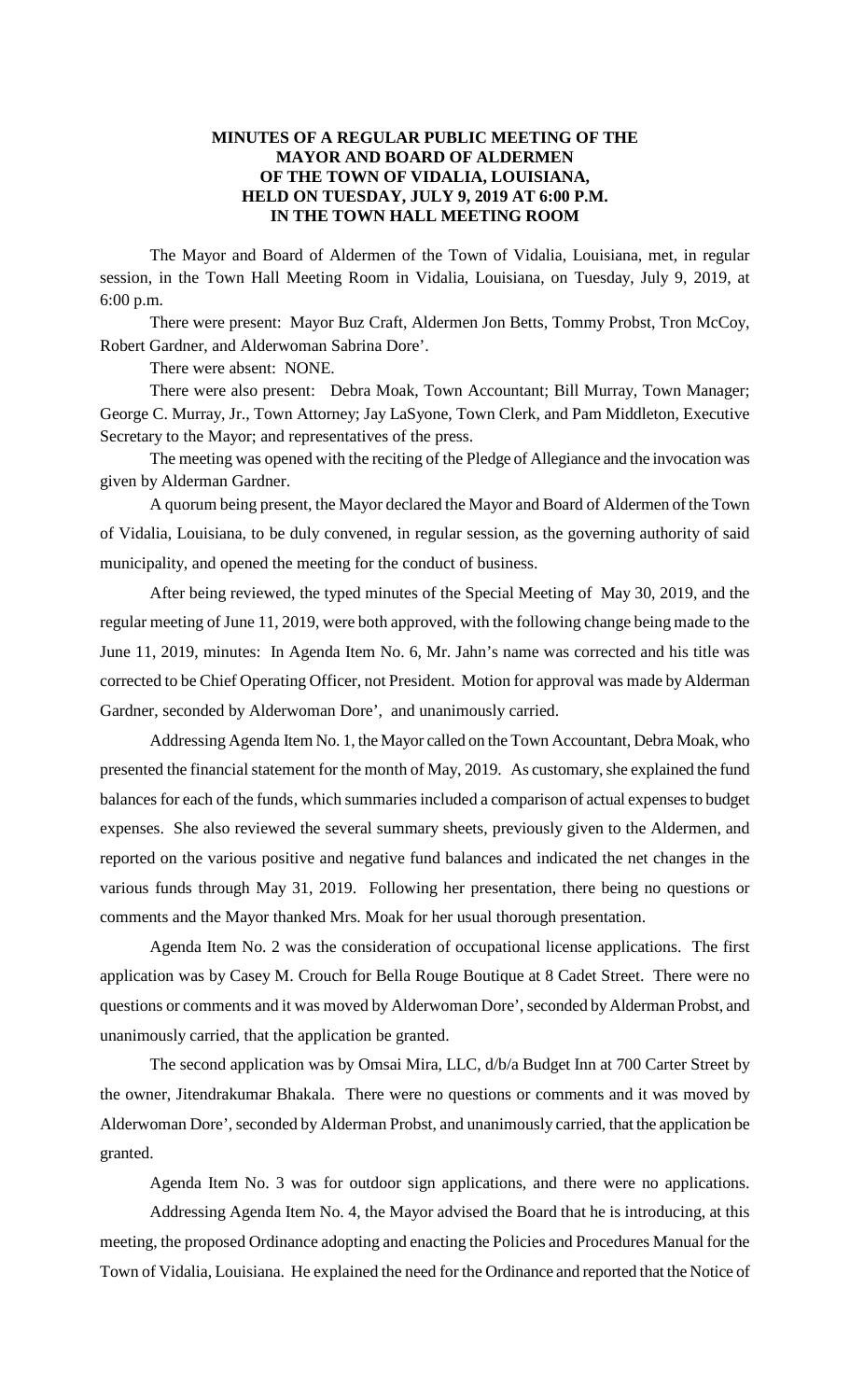Intent and the Notice of Public Hearing will be advertised as soon as the dates are decided and that the proposed Ordinance is available for inspection at Town Hall.

Addressing Agenda Item No. 5, the Mayor advised the Board that it is appropriate at this time to appoint the Pro Tempore to serve through June 30, 2020, and requested that the Board make their decision. It was moved by Alderwoman Dore', seconded by Alderman Probst, that Alderman Gardner be appointed Mayor Pro Tempore to serve through June 30, 2020, and the vote was unanimous.

Agenda Item No. 6 was Board approval to appoint The Seventh Judicial District Attorney's Office as City Court Prosecutor for the Town of Vidalia, Louisiana. At the outset of the discussion, Alderwoman Dore' moved to table the matter as more information is needed, and the motion was seconded by Alderman Probst, only Alderman Gardner opposed the motion and the motion carried.

Agenda Item No. 7 was Board adoption of a Resolution to enter into an Intergovernmental Agreement and Transfer of Property with the Vidalia Port Commission and to authorize Mayor Buz Craft to sign all documents necessary to implement the terms of said agreement. The Mayor advised the Board that it is now appropriate to consider the adoption of the resolution. Following a short discussion, a motion was made by Alderman Gardner, seconded by Alderwoman Dore', and unanimously carried, that the Resolution, as presented, be adopted.

#### (A COPY OF RESOLUTION IS ATTACHED HERETO AND MADE A PART HEREOF).

Agenda Item No. 8 was Board approval of new hire for the Vidalia Police Department: Marvin Warner – Full-time. Following a short discussion, on motion by Alderman Gardner, seconded by Alderman Probst, and unanimously carried, the hire was approved.

Agenda Item No. 9 was a discussion of planned upgrades to the Town's sewerage system. The Mayor began by discussing the plans and needs to upgrade the Town's sewerage system. He talked of the problems and proposed solutions. Following a question and answer session, concerning the capacity of the Lagoon and the capacity of the pumping system, which questions were answered by Mr. Mark Morace, the Mayor called on Mrs. Heather Malone to speak about the upgrades approved for the Town and the current monies in capital outlay for upgrades over the next five (5) years.

At the conclusion of the discussion, Alderman Probst asked to be recognized and discussed the pending Animal Control Ordinance and had comments about trash and debris pickup.

Following Alderman Probst's comments, there being no further business, the Mayor asked for a motion to adjourn, which motion was made by Alderman Betts, seconded by Alderman Gardner, and unanimously carried, and the meeting was adjourned.

# **JAY LASYONE, TOWN CLERK BUZ CRAFT, MAYOR**

**\_\_\_\_\_\_\_\_\_\_\_\_\_\_\_\_\_\_\_\_\_\_\_\_\_\_\_\_\_\_\_\_\_**

**\_\_\_\_\_\_\_\_\_\_\_\_\_\_\_\_\_\_\_\_\_\_\_\_\_\_\_\_\_\_\_\_\_\_\_\_\_\_**